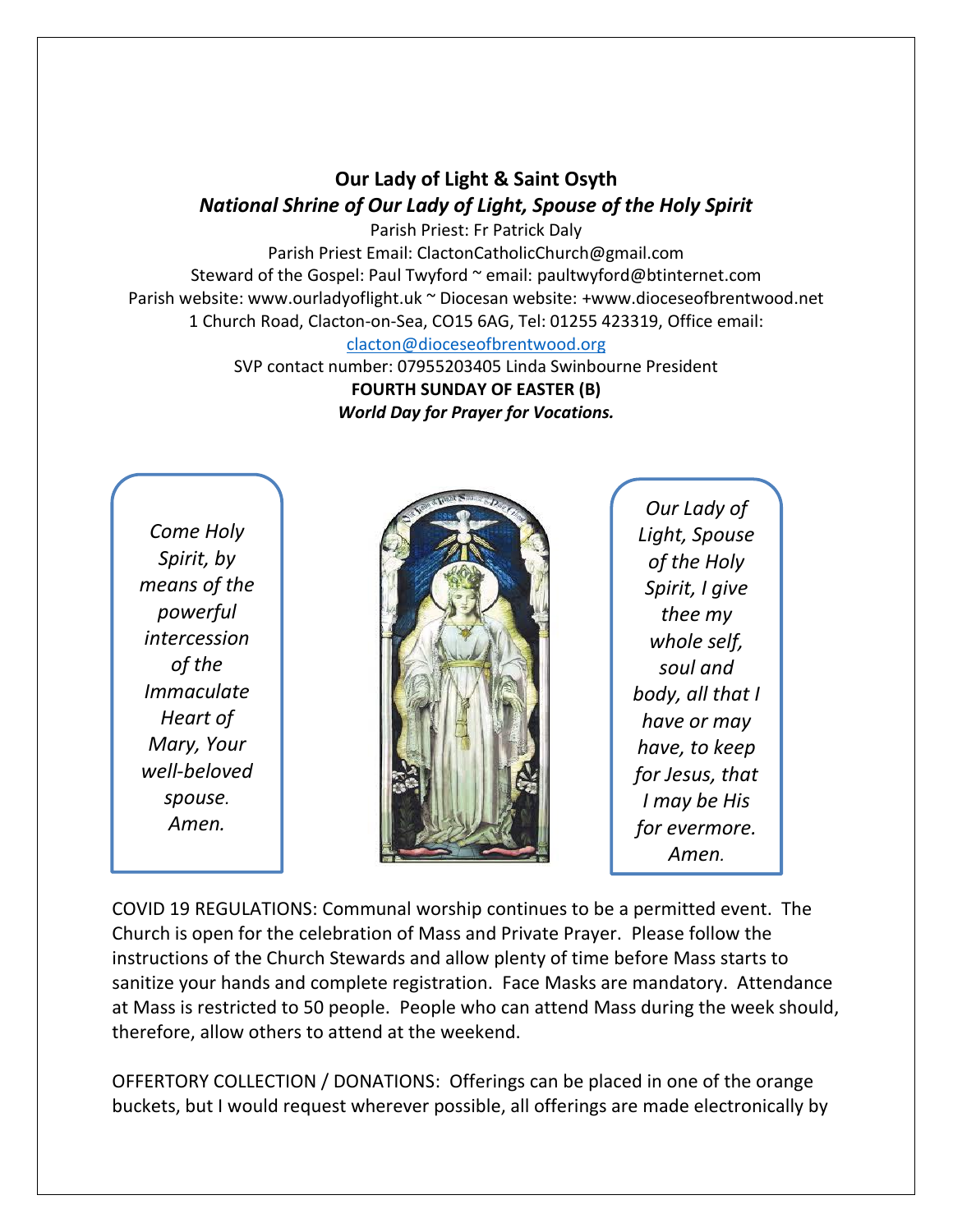standing order or via the donation button on the website. This will reduce the level of risk to our collection counters and those who will need to visit the bank. The bank details are: **Bank Title: Catholic Church Clacton-on-Sea, Sort Code 401322, Account Number: 41020463.** Members of the gift-aid scheme should quote their name and gift aid number in the Reference. Funds received last week:

Electronic Offerings £435.00 of which £237.00 was gift aided.

Collection Offerings £550.09 of which £365.00 was gift aided.

Thank you for your generosity, for Gift Aiding your offerings, and for your support of the parish. Fr Patrick.

SECOND COLLECTION FOR THE PROMOTION OF VOCATIONS: The black buckets will be out all next week. You can give on-line with the reference 'Vocations'.

## JOHN 10:11-18

In the Gospel from John, Jesus tells us: 'I am the Good Shepherd: The Good Shepherd is one who lays down his life for his sheep'. Jesus laid down His life and gave Himself up to death on a cross for His sheep. Jesus tells us: 'I know my own and my own know me, just as the Father knows me and I know the Father'. Jesus invites us to a knowledge and love of Him that reflects the love of the Blessed Trinity: a reflection of the love between Jesus and His Father in the Holy Spirit. Jesus tells us: 'there are other sheep I have that are not of this fold, and these I have to lead as well'. God's offer of salvation through Jesus Christ is to the whole of humanity, regardless of race, gender, or creed. Jesus excludes nobody from the redeeming sacrifice of His love through His death on the cross. Jesus tells us that He has laid down His life 'of my own free will'. Jesus' death is the living proof that 'the greatest love a person can show is to give one's life for one's friend'. This is the proof that Jesus is truly the Good Shepherd.

This Sunday is called 'Vocation Sunday'. We all have a personal vocation in this life, for some this may to be a father or a mother, to others it may be to live for God in the single life. We should all seek God's will in our lives, through prayer, through reading Holy Scripture, through the reception of the Sacraments, and most especially the Holy Eucharist. For some, God calls them to be shepherds for His flock. A priest is called to serve God and to give pastoral care and leadership to a community. The Church needs priests. A vibrant and committed Christian community should produce its own vocations to the priesthood. Please pray for vocations to the priesthood from this community. Pray that those called will have the courage and love to serve God and others in this special ministry.

FUNERAL: The funeral of Tina Killen will take place on Friday 30<sup>th</sup> April. Please pray for the repose of her soul and for Harry and their family.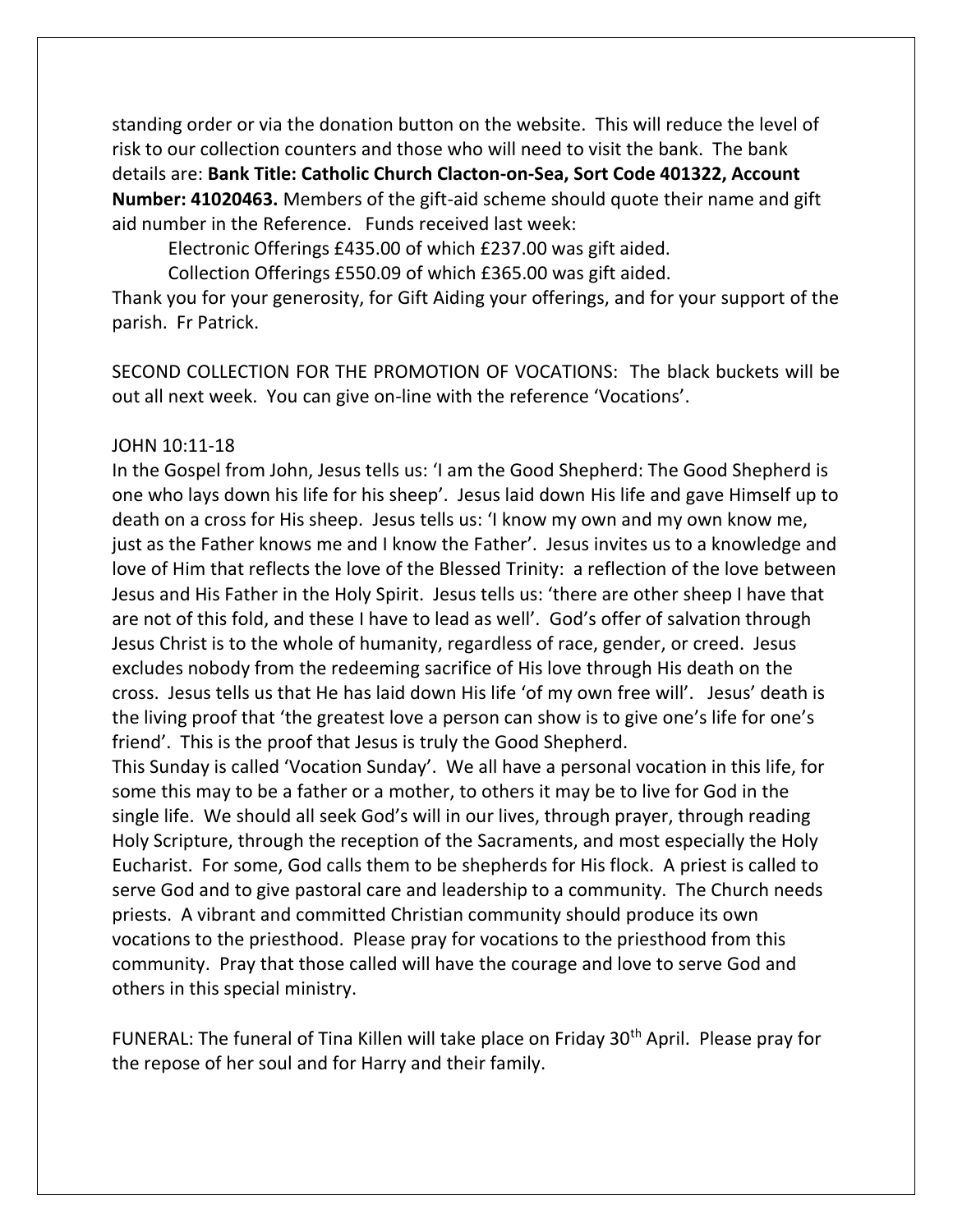PARISH HALL DEEP CLEAN: The Brentwood Catholic Youth Service are leading a mini retreat for the young people receiving the Sacrament of Confirmation at Pentecost. The retreat cannot go ahead unless the parish hall has received a deep clean. I am appealing for volunteers to complete the deep clean on Saturday  $1<sup>st</sup>$  May at 12.00. Please meet in the hall. I will provide the cleaning materials. Thank you for your support. Fr Patrick.

PARISH REGISTRATIONS: The current record of parishioners is out of date. I would, therefore, ask that all parishioners complete and return a Parish Registration Form. The forms are available at the back of the church and can also be downloaded from our website:<https://ourladyoflight.uk/>

| Saturday 24 <sup>th</sup> April | 9.30 am.                | <b>MASS: Tina Killen RIP</b>  |
|---------------------------------|-------------------------|-------------------------------|
| Diocesan Memorial of St         |                         | Nicola                        |
| Melllitus, Bp.                  |                         |                               |
| Saturday 24 <sup>th</sup> April | 11.00 am to 12.00 am.   | <b>SACRAMENT OF</b>           |
|                                 |                         | <b>RECONCILIATION:</b>        |
|                                 |                         | Confessions will be heard in  |
|                                 |                         | the Sacristy. Please tell the |
|                                 |                         | Steward that you wish to go   |
|                                 |                         | to confession.                |
| Saturday 24 <sup>th</sup> April | 11.00 am to 1.00 pm.    | Church is open for private    |
|                                 |                         | prayer with Exposition of the |
|                                 |                         | <b>Blessed Sacrament.</b>     |
| Saturday 24 <sup>th</sup> April | 6.00 pm.                | <b>MASS: Ray Williams RIP</b> |
| Vigil Mass of the Fourth        |                         | Joan & Paul Williams          |
| Sunday of Easter (B)            |                         |                               |
| Sunday 25 <sup>th</sup> April   | 8.30 am.                | MASS: Jenny Cotter RIP        |
| Fourth Sunday of Easter (B)     |                         | Caroline, James & Lisa Cotter |
| <b>Vocations Sunday</b>         |                         |                               |
| Sunday 25 <sup>th</sup> April   | 10.30 am.               | MASS: Catherine Murphy        |
|                                 | <b>FAMILY MASS</b>      | Intentions                    |
|                                 | Please note that this   | James Murphy                  |
|                                 | Mass is exclusively for |                               |
|                                 | families with young     |                               |
|                                 | children.               |                               |
| Monday 26 <sup>th</sup> April   | 9.30 am.                | MASS: John Christy            |
|                                 |                         | Intentions                    |
|                                 |                         | Nicola.                       |

## **THE FOLLOWING MASSES WILL BE OPEN TO A MAXIMUM OF 50 PEOPLE IN THE CHURCH.**